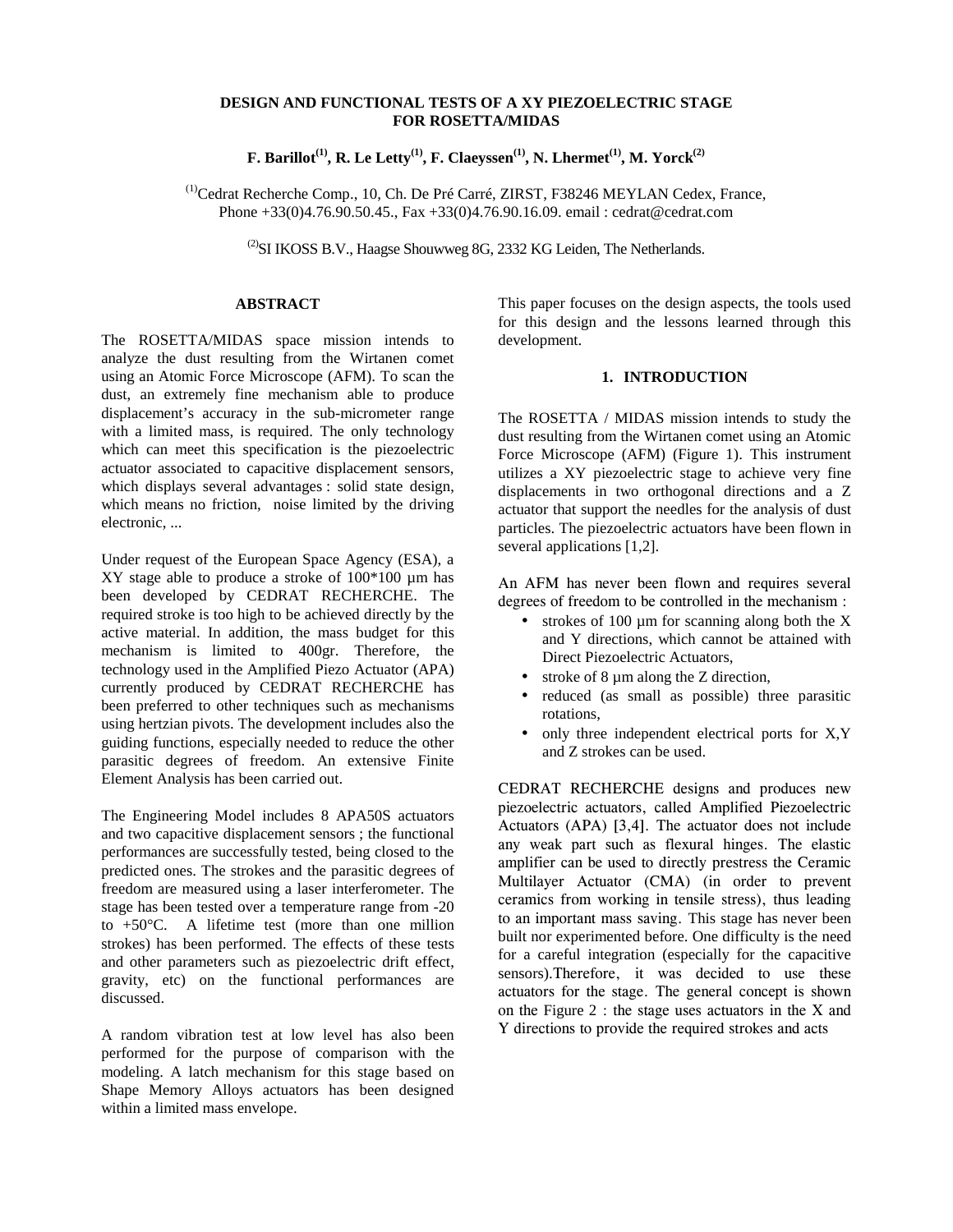also for the necessary guiding functions, by forming a parallelogram. Flexural hinges are used to decouple the  $X \& Y$  axis, which remain identical for symmetry reasons. Z stiffeners are used to correct the parasitic rotations, induced along the  $X$  and  $Y$  strokes. Flexural hinges are preferred to hertzian pivots because the latter may lead to tribological problems.

The required angular deviations were also considered a serious difficulty, which cannot be handled independently of global design. The parasitic rotations appear in the project as an important point and it was requested to decrease the X and Y rotations down to 12 µrad (which is a low value, not reached on commercially available products).

The design phase implies the use of the CAD softwares packages IDEAS-SDRC and ATILA to define the stage and verify the design by an extensive use of the Finite Element models. The prototype has therefore been built using numerical milling and electro - discharging machining. In a second step, the functional performances have been measured in the CEDRAT's laboratory. The thermal and lifetime tests were successful, but the stage was not able to pass the vibration levels imposed by the project requirements.

In a third step, the implementation of a latch mechanism has been studied. Due to the limited mass budget, only a few small latch actuators are available. A solution based on Shape Memory Alloy (SMA) actuators has been found compatible with the requirements and the available volume and mass budget, provided that mass savings are performed on the payload, which further leads to redesign a lightweight piezoelectric Z actuator.

## **2. DESIGN OF THE XY STAGE**

To design the stage, both the ATILA and IDEAS-SDRC software packages have been used extensively combined with theoretical calculations. In its standard version, ATILA is a Finite Element Method software dedicated to the modeling of 2D/3D structures including active materials, while IDEAS-SDRC is used for a more standard mechanical analysis. The stage with its load has been modeled with ATILA for the definition of the stage shape and dimensions [5]. The static analysis provides the stroke and capacitance ; the modal analysis provides the vibration modes (frequencies and mode shape), their effective electromechanical coupling factors, the stress levels associated with the amplitudes of vibration. From these results the electromechanical properties of the stage may be defined and results such as the stiffnesses or the resistance to launching vibrations may be deducted assuming the mode quality factor.

When designing mechanisms based on piezoelectric actuators, a great attention must be paid on the guiding functions. A kt coefficient can be defined as :

$$
k_t = \frac{k_a}{k_a + k_g},
$$

where  $k_a$  is the actuator's stiffness,  $k_g$  is the guiding stiffness. The actuator's stroke is reduced in proportion of the kt coefficient due to the guiding, which stores uncoupled elastic energy.



*Figure 1 : Rosetta / Midas space mission (courtesy of ESA)*



*Figure 2 : Basic principle of the XY stage*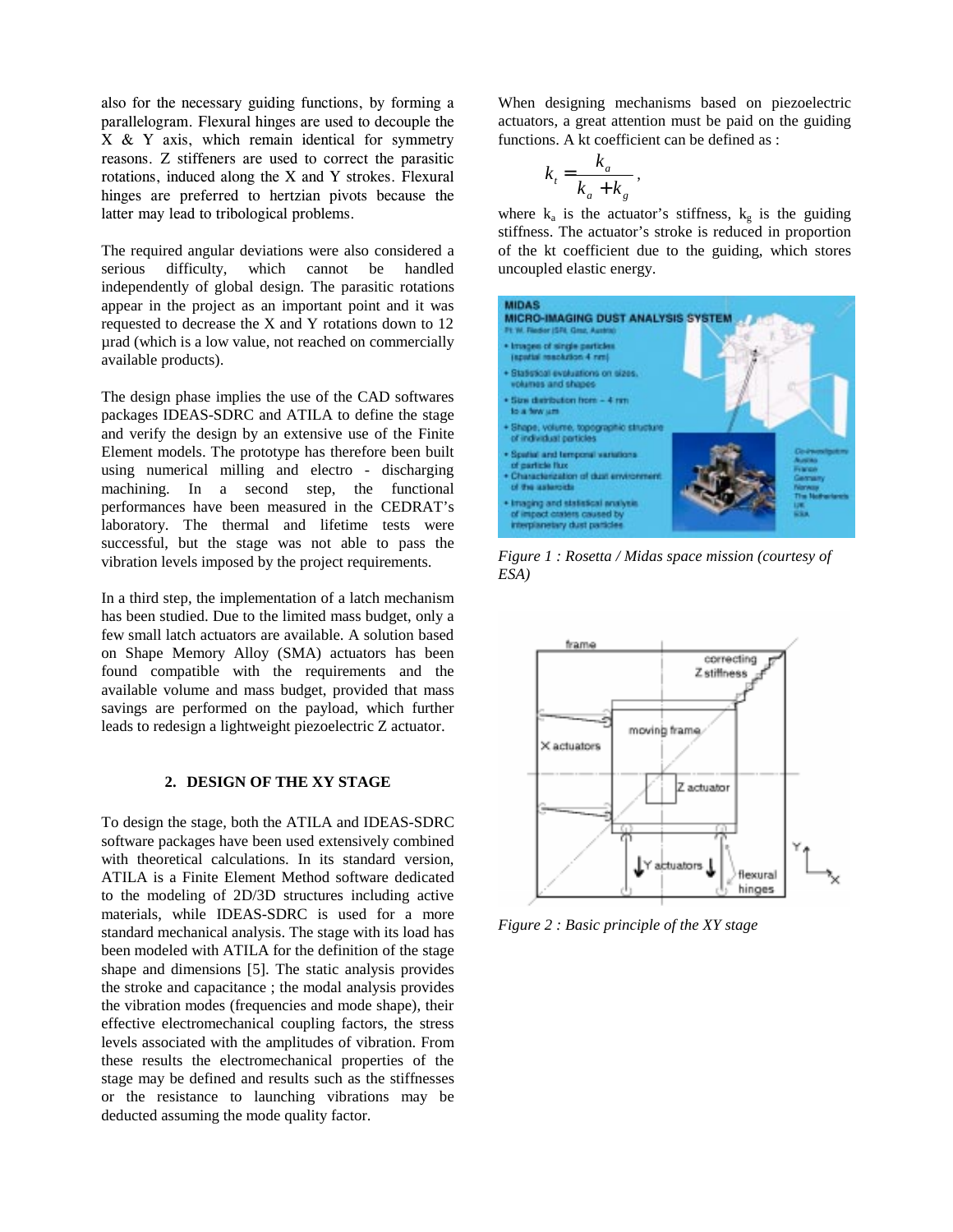

*Figure 3 : ATILA FEM result : static excitation of the X actuators under 200 V.*

## **3. FUNCTIONAL PERFORMANCES**

A first prototype of the stage has been built : both the frame and the moving frame were made from stainless steel and machined through Electro Discharging Machining and Numerical Milling (Figure 4, Figure 5).

The XY stage is excited using SA75 drivers from CEDRAT RECHERCHE [4] and the functional performances are measured according the synoptic described on the Figure 6 :

- the X Y strokes,
- the open loop responses obtained from the capacitive displacement sensors (hysteresis measurement),
- the cross coupling between the axes (capacitive displacement sensors),
- the X Y Z deviations (measured using the laser interferometer).



*Figure 4 : Front view of the stage*



*Figure 5 : Back view of the stage*



*Figure 6 : Measurement principle of the stroke*



*Figure 7 : View of the piezoelectric XY stage based on APA50S actuators and including the paylod & a tri – axial accelerometer..*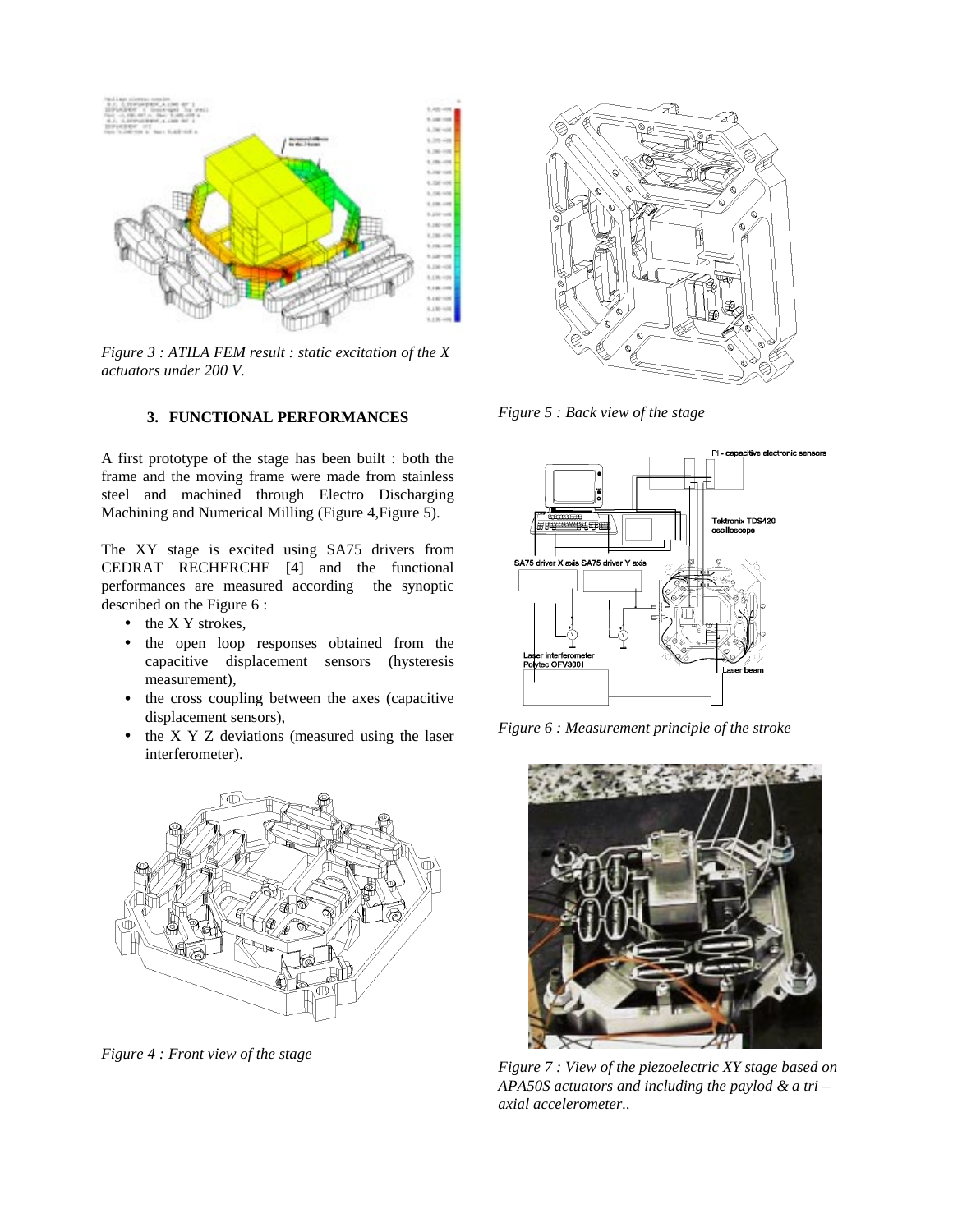Both the stroke and the parasitic deviations have been measured.

The capacitive sensors and the laser interferometer responses are compared and found very similar. The linearity error is approximately less than 0.5 % and hidden in the noise's measurement (some sources of errors being the sampling resolution, the laser drift and parasitic ground vibrations).

**XY stage X excitation Comparizon between the capacitive sensor and the laser interferometer**



*Figure 8 : Hysteresis measurement X axis excited (laser in position RX)(An offset is used for a clearer view)*

Some remarks can be done :

- the discrepancies between the two axis of 1 % seem directly related to the behaviour's difference of the actuators,
- the strokes are found similar to those predicted  $(110 \mu m)$  at room temperature),
- the ratio between the no-load actuators displacements and the stage displacements corresponds to the  $k_t$  coefficient, which is also the ratio between the actuators stiffness and the parallel stiffness, is comparable to the predicted values (0,88),
- the Z rotations (25 arcsec) are compliant with the specifications, but need to be optimized,
- the X and Y rotation, although not specified are comparable to the typical value of commercially available products,
- the cross coupling between the  $X$  and  $Y$  axis measured on the sensors are less than 2 %.

# **4. THERMAL – VIBRATION - LIFETIME TESTS**

### **4.1 Thermal test**

The thermal range was  $-20 + 50^{\circ}$ C. The stroke at  $-10^{\circ}$ C is 106  $\mu$ m, while it is 115  $\mu$ m at 40°C. The total change of dimensions over the whole working temperatures range (50 $^{\circ}$ C) is 46.8 µm, which lead to a change of 4.68 V for the 0 sensors responses. This effect had to be taken into account both in the integration and in the design of the latch mechanism. Reducing the thermo mechanical effects means reducing the thermo mechanical mismatch between the CMA (Thermal Coefficient Expansion  $\alpha = 3.5^{\circ.6}$ /K) and the shell's material ( $\alpha = 10.8^{\circ.6}$ /K).

#### **4.2 Vibration test**

The stage was only submitted to the low level random vibrations (1g) for the purpose of comparison with the model predictions. Both the acceleration levels on the payload and the voltages appearing on the electrical ports were measured.



*Figure* 9 : A.S.D. level ( $g^2/Hz$ ) on the X axis excitation

The comparison is quite good in general. The vibrations modes are not equally damped and although elastomeric mounts have been used, some modes display a quality factor of 60. The translation and the rotation of the payload along the Z axis are more coupled than predicted for reasons that remain unclear (accelerometer's cable, ...).

# **4.3 Lifetime test**

The stage did not show any significant changes during the tests  $(1.25<sup>06</sup>$  cycles). The variations are due to the room temperature, which was  $20 +1$  °C, and influence the 0 sensor response (see thermal test :  $0.9 \mu m/K$ ) and the gain of the driver SA75 (estimated to 0.1 %/K).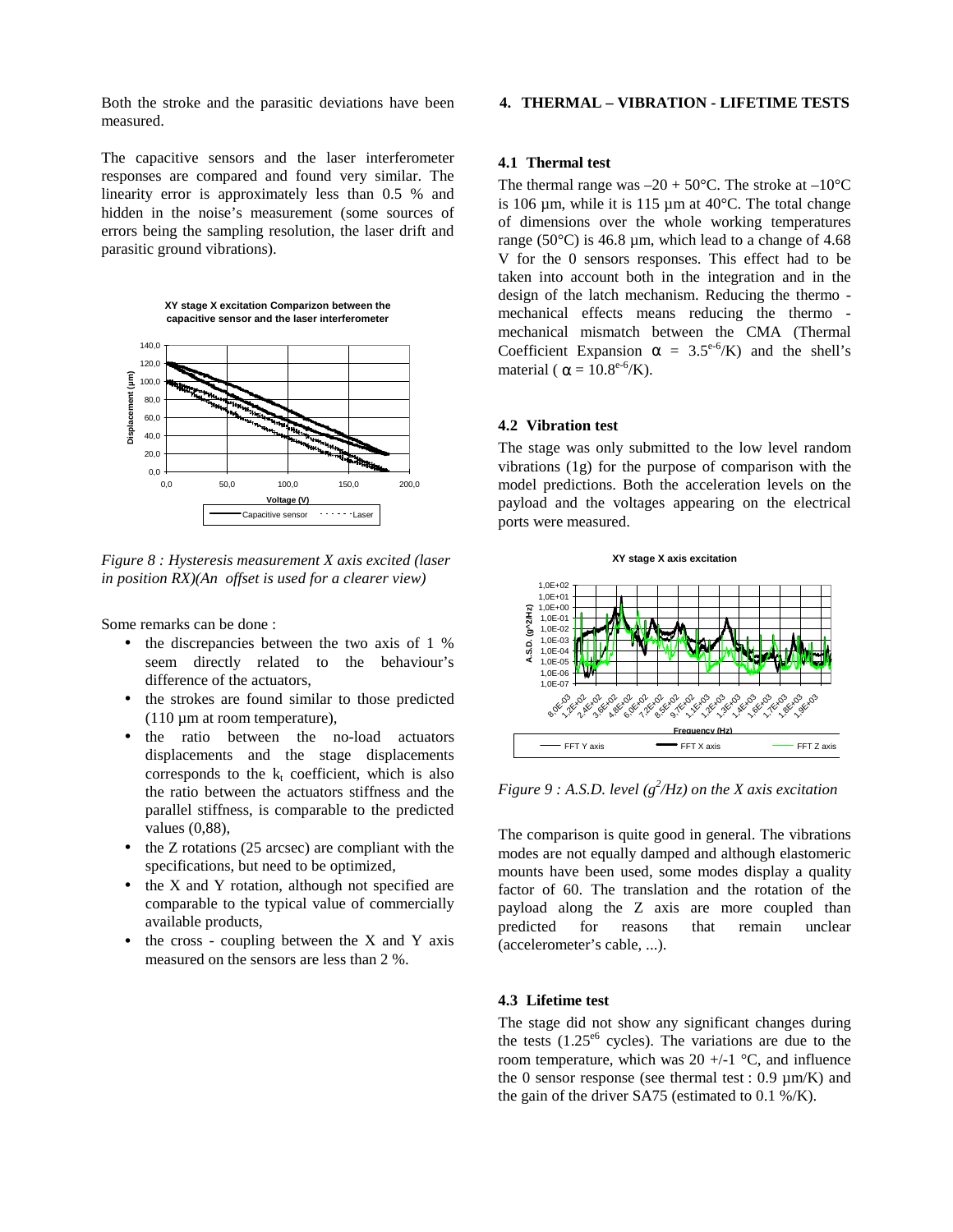#### **5. DESIGN OF THE LATCH MECHANISM**

A design of a latch mechanism for the XY piezoelectric stage is proposed. A strong requirement was the absence of generated pollution. A trade-off between several technologies has been done [6]. The preferred solution is based on two Shape Memory Alloys actuators [7], arranged along the  $X \& Y$  directions (Figure 10). The solution is compliant with the mass budget and the available volume and will not therefore interfere with the other mechanism of the instrument. This mass compliance was achieved thanks to a redesign of a lightweight Z actuator (in order to increase the first vibration mode) (Figure 12) ; its mass is less than 20 gr. It leads to a compact mechanism (Figure 11).



*Figure 10 : Design of the latch mechanism*



*Figure 11 : View of the final stage including the latch mechanism in the locked configuration.*



*Figure 12 : Piezoelectric Z actuator supporting the needles.*

The main points of the latch mechanisms are :

- although the latch joints are designed quite stiff, the thermo- mechanical and creep effect are small, so that a good margin of preload against vibration loads is obtained,
- a general novelty of the mechanism due to the used friction plans, because the conventional cup-cone configuration cannot be used due to small clearances,
- due to the small deformation angles, the non synchronism of the two latch actuators should not be a problem. It is however difficult to assess it from the theoretical point of view,
- the shock effects should be small because the elastic stored energy in the broken fastener is small.
- very low clearances in the unlocked configuration, which should be compatible with the thermo - mechanical behavior of the stage over the whole working temperature range,
- stringent requirements regarding the pollution and the debris generated by the fasteners breaks, for which no data is available : it could lead to confine the internal volume of the SMA actuator in a qualified/flight model,
- the force of the return spring should be higher than the possible adhesion force between the nut and the moving frame, after the fastener's break. In the absence of separation, the return spring behaves in parallel to the piezo actuator, thereby reducing its stroke.
- the nominal power of the SMA actuator is 25 W, while only 10 W are available. TiNi Aerospace insured that 10W will break the fastener, at the expense of a longer heating time. This lowers the efficiency by 40 %.